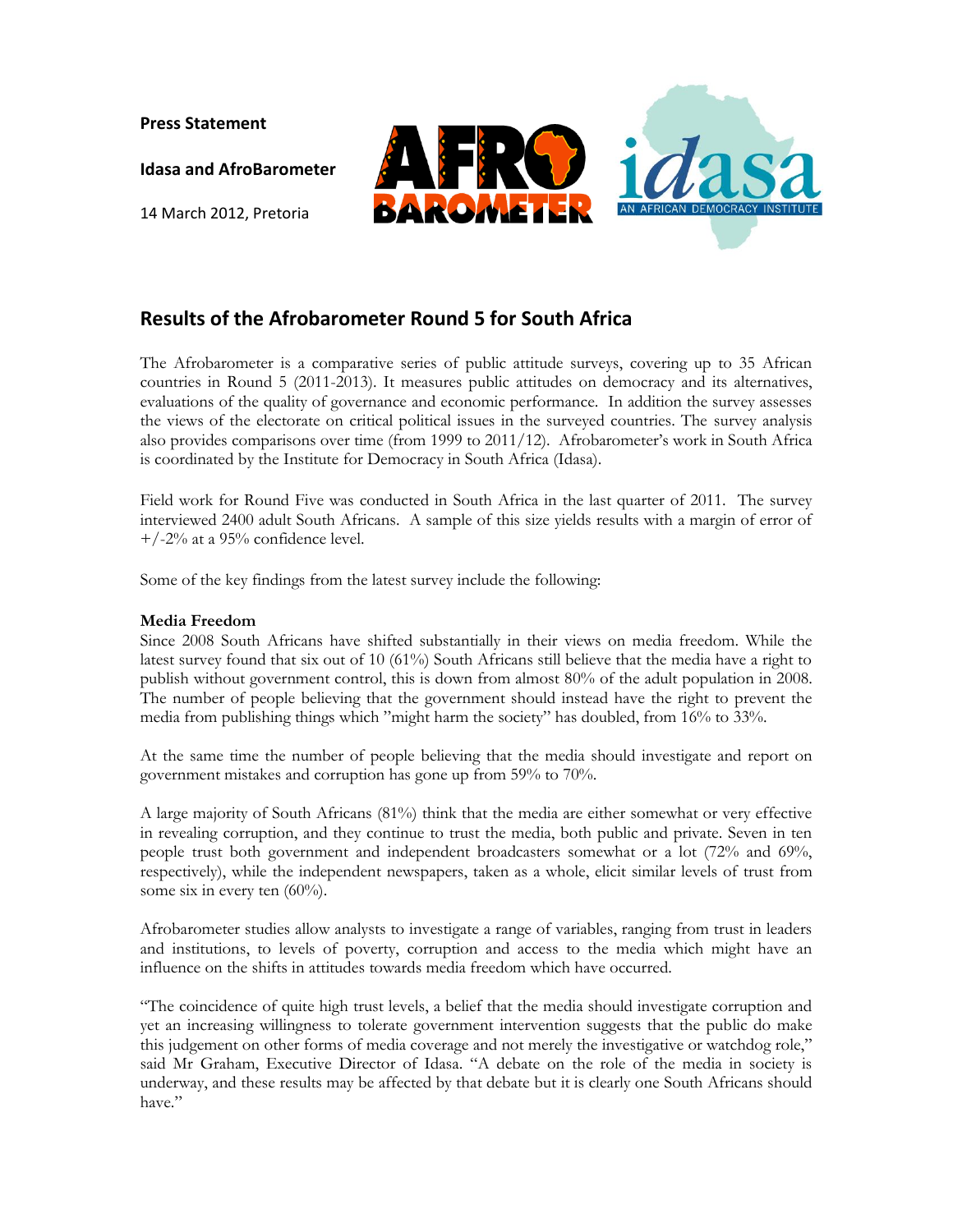In a separate set of questions asked only of South Africans the Afrobarometer sought to shed light on the controversy on the Protection of Information Bill presently being steered through parliament. Some 48% of people have a narrow view on what information may be restricted while 38% have a broader view. While the views of citizens of Mpumalanga and the Free State match these national figures there are significant differences in other provinces. Limpopo and KwaZulu Natal support the broader view quite strongly, while the Eastern Cape, Western Cape and Northern Cape have majorities supporting the narrow approach. Large numbers of South Africans did not want to express a preference for either of the statements offered. The survey did not permit further interrogation of the respondents on this, but clearly as many as 9% of adults want a more nuanced view on the subject.

| Which of the following statements is<br>closest to your view:                                                                                                                                                               | National | Cape<br>$\boxed{\bot}$ | ΕS | Gauteng |    | Limpopo | $M$ langa | N'West | N Cape | $2$ ape |
|-----------------------------------------------------------------------------------------------------------------------------------------------------------------------------------------------------------------------------|----------|------------------------|----|---------|----|---------|-----------|--------|--------|---------|
| Statement 1: The government should be able<br>to restrict access to any information it sees<br>fit, even if this allows it to cover up<br>mistakes and corruption. [BROAD]                                                  | 38       | 31                     | 40 | 33      | 49 | 50      | 38        | 35     | 30     | 26      |
| Statement 2: The government should only be<br>able to restrict access to information that is<br>vital to national security, even if this means it<br>embarrassed from<br>$\overline{1}S$<br>time<br>time.<br>to<br>[NARROW] |          | 61                     | 52 | 41      | 47 | 31      | 47        | 38     | 50     | 66      |
| Neither                                                                                                                                                                                                                     | 9        | 3                      | 7  | 13      | 3  | 15      | 7         | 22     | 18     | 6       |

Note that the margin of error for the provincial samples is higher, ranging from  $+/-5\%$  to  $+/-8\%$  at a 95% confidence level.

## **Democracy**

In other results, South Africans remain positive that their country is a democracy, albeit with minor problems.

| In your opinion, how much of a democracy is South Africa today? |          |      |  |  |
|-----------------------------------------------------------------|----------|------|--|--|
|                                                                 | 2008     | 2011 |  |  |
| Not a democracy                                                 | $^{(1)}$ |      |  |  |
| Democracy with major problems                                   | 32       | 30   |  |  |
| Democracy with minor Problems                                   | 29       | 38   |  |  |
| A full democracy                                                | 29       | 28   |  |  |

They have become stronger in their belief that democracy is the most preferable form of government for South Africa, and more unwilling to give it up in favour of either law and order or service delivery.

| If a non-elected government or leader could     |      |      |
|-------------------------------------------------|------|------|
| impose law and order, and deliver houses and    |      |      |
| jobs, how willing or unwilling would you be to  |      |      |
| give up regular elections and live under such a |      |      |
| government?                                     | 2008 | 2011 |
| Willing                                         | 65   | 64   |